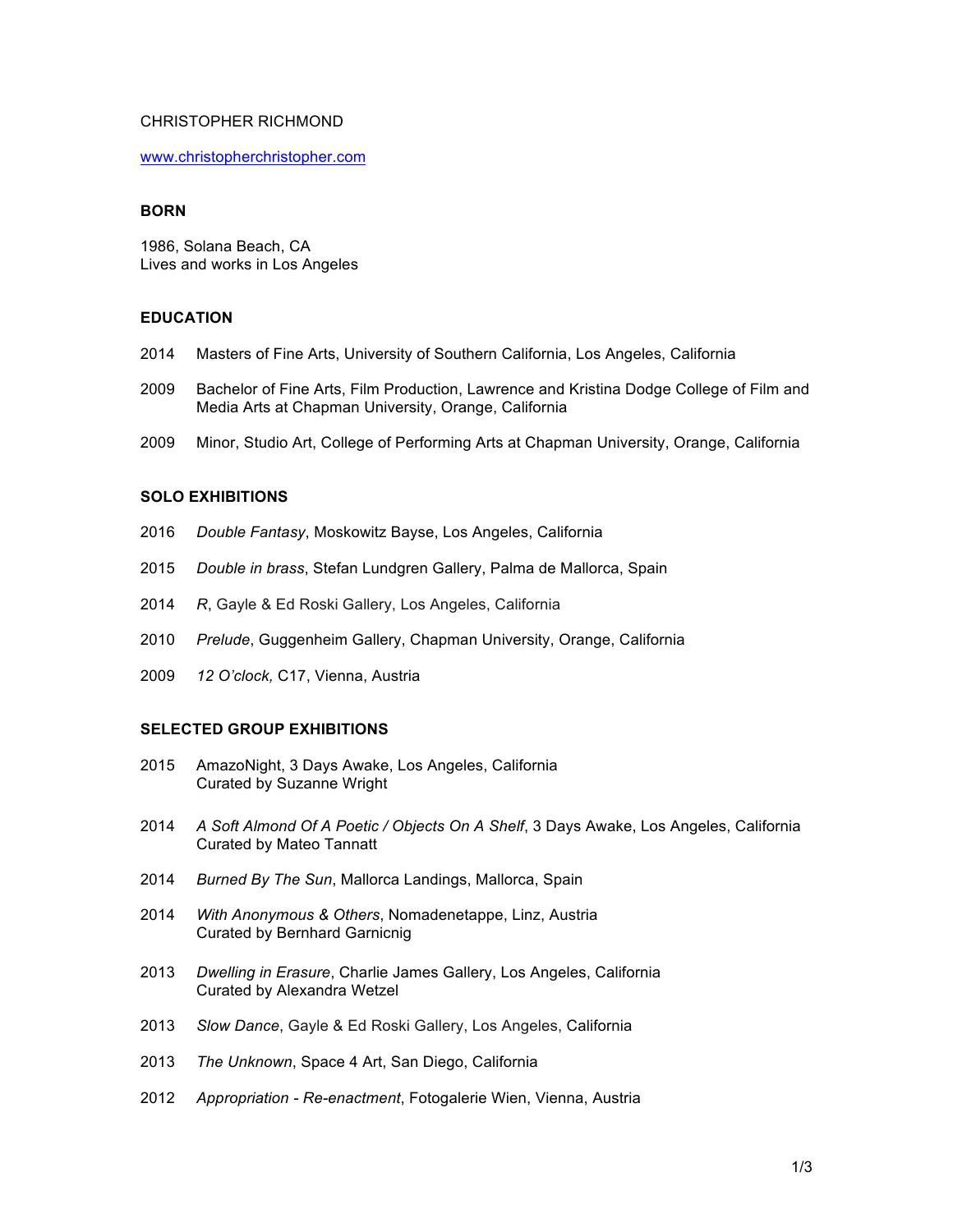Curated by Petra Noll

- *Triptych Tripping*, Lust Gallery, Vienna, Austria
- *Blue Hour*, Wonderloch Kellerland, Los Angeles, California
- *Imitation of Action,* Latned Atsär, Los Angeles, California
- *Interchange*, Exchange LA, Los Angeles, California Curated by Anna Meliksetian
- *Some People Like to Go Out Dancing*, Flag Stop, Torrance, California Curated by Lilly Siegel
- *Blue Ribbon*, Paredon Blanco, Los Angeles, California
- *Random Selection*, Martha Otero, Los Angeles, California
- *Zapped Up Void*, Soho20, New York, New York
- *De Groote Szpilman*, RC de Ruimte, Jmuiden, Netherlands
- *Voilà c'est ça*, La Placette, Lausanne, Switzerland
- *Running Time 24:00:00*, Los Angeles Contemporary Exhibitions (LACE), Los Angeles, California Curated by Micol Hebron

## **SCREENINGS**

- *The First 5 Years and The Last 5 Years*, Nightingale Cinema, Chicago, Illinois
- *Parallel Screening*, Parallel Vienna, Vienna, Austria
- *Christopher Richmond: Selected Films*, Echo Park Film Center, Los Angeles, California
- *The Milky Way*, M+B Gallery, Los Angeles, California
- *The Milky Way*, Gayle & Ed Roski Gallery, Los Angeles, California
- *Screening III*, Favorite Goods, Los Angeles, California
- *Christopher Richmond: Selected Films*, Machine Project, Los Angeles, California
- *Return to Zero*, Paredon Blanco, Los Angeles, California

#### **BIBLIOGRAPHY**

- Kapusta, Barbara, and Christopher Richmond. "How do we distinguish random movements from signals? A Gesture combines bodily movement and meaning." *Nowiswere: Contemporary Art Magazine*. June 2014. Web.
- Jutz, Gabriele, and Petra Noll. *Aneignung / Appropriation*. Fotogalerie Wien, Austria: Fotobuch NR. 49/2012, 2013. Print.